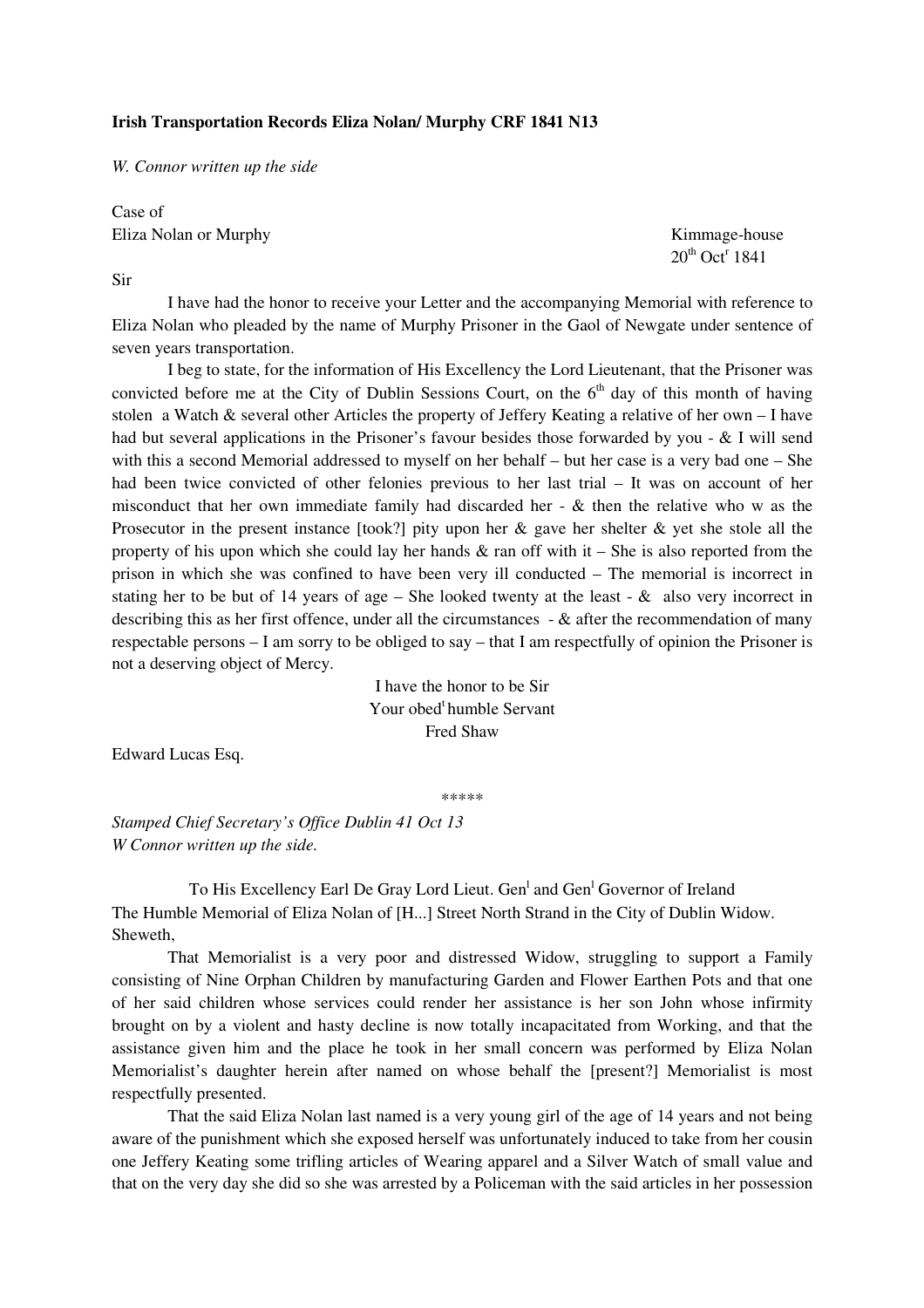undisposed of and was afterwards committed to the Prison of Newgate to stand her Trial for the taking of them, were she remained until the Fifth of this Month when she was tried before the Right Honorable The Recorder and sentenced to Transportation for Seven years but which Sentence your Memorialist is believes would have been but imprisonment had Memorialist made any preparation for her said Trial which she did not do thinking it unnecessary that as the Offence was slight and a family one that the Matter would have been more humanely considered.

 That the Prosecutor has obtained all his property and the said Eliza has been in long confinement and consequently as your Memorialist hopes brought to feel the hardship which comes to the committed of such crimes and as your Memorialist is [confidant?] that the said Eliza Nolan shall never again commit similar or any other grievous offence against the Laws and as Justice has been fully vindicated in her regret your Memorialist most humbly prays that Your Excellency will be graciously pleased to commute the said sentence to a period of Imprisonment and not to have the said Eliza Nolan sent away from her distressed Mother and family but give her an opportunity of assisting your Memorialist to earn an honest living for the future otherwise your Memorialist and her helpless orphans will be obliged to seek refuge in the poor House thro' want. That Memorialist as in duty bound will ever pray

### Eliza Nolan

@ certify that the Memorialist – Eliza Nowlan – has always supported the very best character until the unhappy circumstance which lead to her late conviction – Her misfortune is owing more to her simplicity than to any deliberate malice or perverse disposition – or rather I should say to the wickedness & cruelty of two demons of brothers – her mother has been known all her life time in St Marys parish Dublin  $\&$  supported,  $\&$  continues to support, the very best of characters.

Given at No 6 Mount Joy Place William Young Dublin 13 October 1841 R.C. clergyman I know the Petitioner?] from 21 [years? ] to Be Honest and Industrious and Kind a large Family 2 [ ] Street North Strand Patrick Connolly Grocer [ ] Street

I know the Memorialist a considerable time, - I can bear testimony to her character; she has always been honest and industrious & she has struggled hard to support a large family.

 John Laphen R.C. Curate of St Mary's Off Marble St Dublin  $13^{th}$  Oct<sup>r</sup>  $13^{th}$  Oct<sup>r</sup> 1841

I have known the Memorialist *blackened film – two lines* 

N 13 1841 Eliza Nolan or Murphy Larceny 7 yrs Tn Let the law take its course Oct 27 1841 initials *I.* Recorder ans<sup>d</sup> 23<sup>rd</sup> *initials* Ansd Gaoler do " A further Meml is annexed 30 March /42

*\*\*\*\*\*\**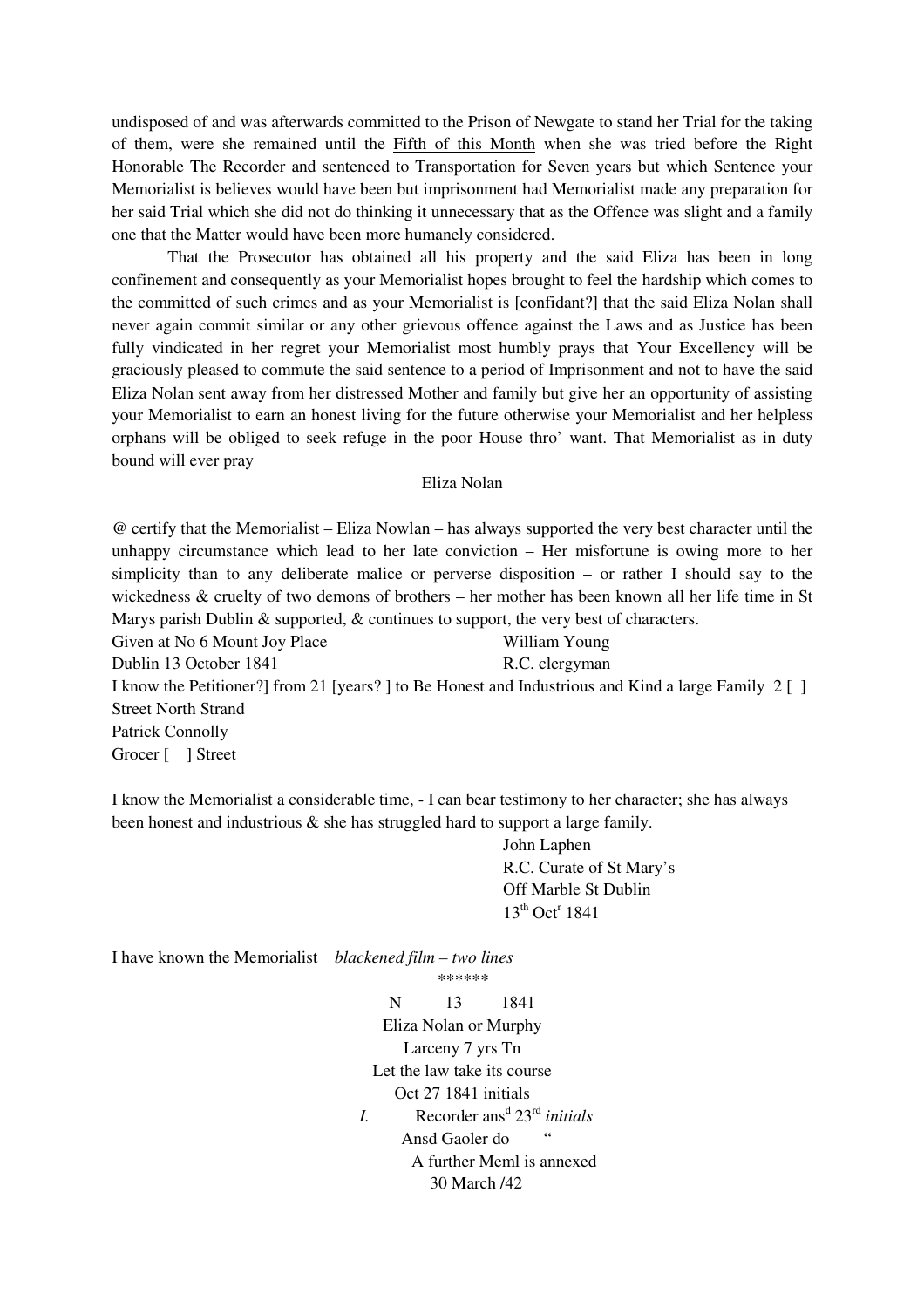# Confirmed

## Ma.31 1842 *initials*

Gaoler inf*d* do A W<sub>L</sub>.

\*\*\*\*\*

To the Right H<sup>ble</sup> Frederick Shaw Recorder of the City of Dublin The memorial of the Several Undersigned persons Shew,

 That John Nolan for several years a Resident of the North Strand and by Trade a Potter by Honest Industry reared a numerous family and as far as his means permitted gave them a liberal Education.

 That said John Nolan was one of those who by the Almightys will was carried off by Cholera in the year 1832 leaving a Widow & several children.

That Memorialists up to the present occasion never heard of any Crime ag<sup>st</sup> the family of said John.

That the unfortunate Widow the mother of the Prisoner Nolan is inconsolable  $1<sup>st</sup>$  from the tender years of the prisoner  $2<sup>ndly</sup>$  Because it will be considered as a Stain on the Character of the rest of Her children.

Memorials therefore pray you will take the prisoners case into consideration

Thomas Scurry 49 North Strand Pat O'Connor Spring garden Parade David Delany [ ] St *Many other names too difficult to read on the film* 

*\*\*\*\*\** 

*Notations at top & along side* 

*...for your enquiry Refer for enquiry to the Judge who tried the case Initials 29 Mar/42* 

### To His Excellency the Lord Lieutenant

My Lord,

 The undersigned is requested by the Widow Nolan to transmit the enclosed to your Excellency for your humane consideration

I am most respectfully

James [ ]

14 [ ] St 28<sup>th</sup> March 1842

\*\*\*\*\*

In the case of Eliza Nolan (aged 14 years) now in the Grange Gorman prison under Sentence of transportation.

The undersigned respectfully beg leave to submit the following statement to the Authorities in this case; with an ardent & well funded hope that in their wisdom & mercy they will avert the dreadful sentence of the law, - seven years transportation of [a creature??] barely fourteen years old & that it may be commuted to imprisonment & labor; so that the child shall not be torn forever from her